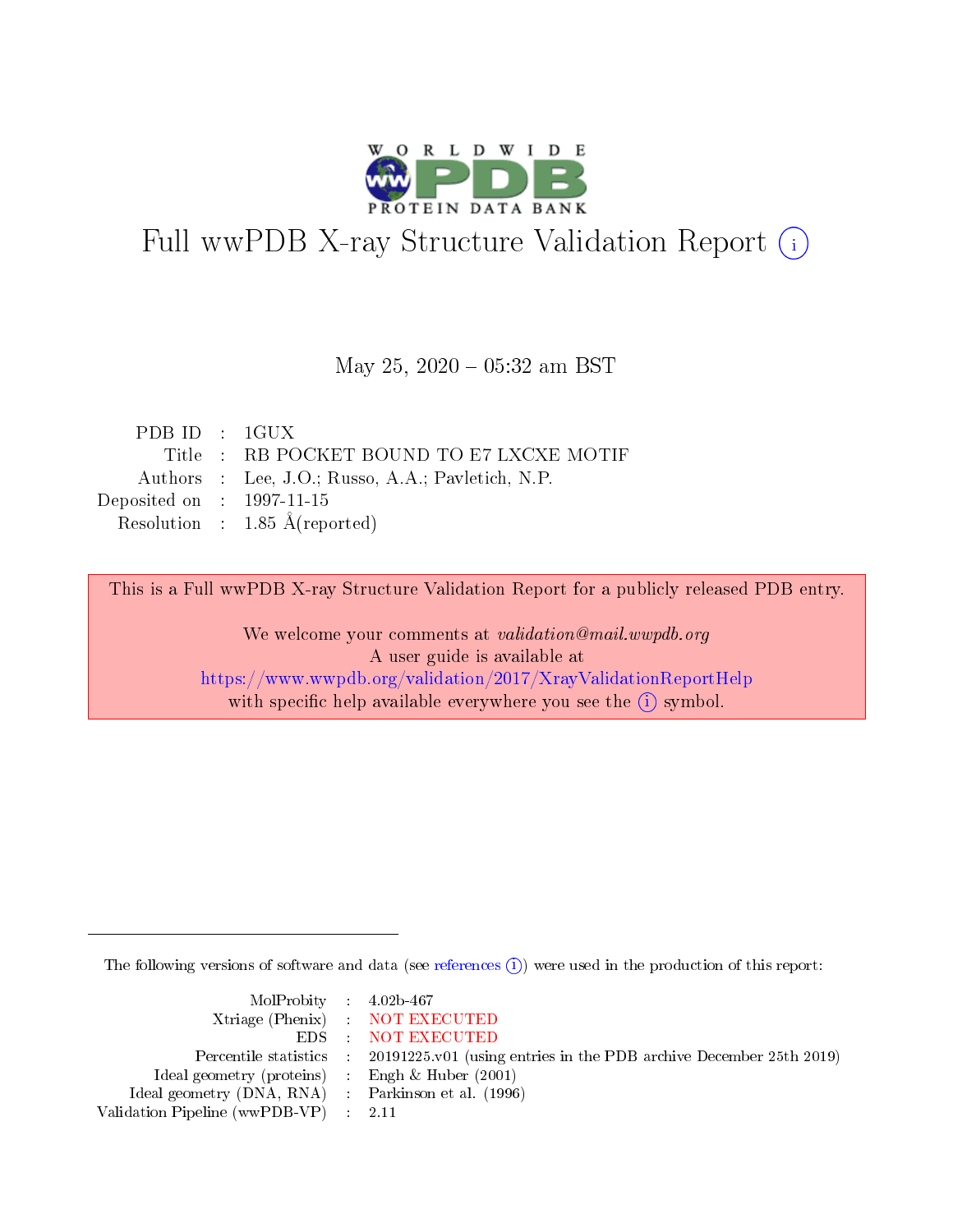## 1 [O](https://www.wwpdb.org/validation/2017/XrayValidationReportHelp#overall_quality)verall quality at a glance  $(i)$

The following experimental techniques were used to determine the structure: X-RAY DIFFRACTION

The reported resolution of this entry is 1.85 Å.

Percentile scores (ranging between 0-100) for global validation metrics of the entry are shown in the following graphic. The table shows the number of entries on which the scores are based.



| Metric                | Whole archive       | Similar resolution                                 |
|-----------------------|---------------------|----------------------------------------------------|
|                       | (# $\rm{Entries}$ ) | $(\text{\#Entries, resolution range}(\text{\AA}))$ |
| Clashscore            | 141614              | $2625(1.86-1.86)$                                  |
| Ramachandran outliers | 138981              | $2592(1.86-1.86)$                                  |
| Sidechain outliers    | 138945              | $2592(1.86-1.86)$                                  |

The table below summarises the geometric issues observed across the polymeric chains and their fit to the electron density. The red, orange, yellow and green segments on the lower bar indicate the fraction of residues that contain outliers for  $\geq=3$ , 2, 1 and 0 types of geometric quality criteria respectively. A grey segment represents the fraction of residues that are not modelled. The numeric value for each fraction is indicated below the corresponding segment, with a dot representing fractions  $\epsilon = 5\%$ 

Note EDS was not executed.

|          |   | $\boxed{\text{Mol}}$ Chain   Length | Quality of chain |     |     |          |
|----------|---|-------------------------------------|------------------|-----|-----|----------|
|          |   | 218                                 | 52%              | 25% |     | 19%      |
| റ        | В | 152                                 | 55%              | 32% |     | 6%<br>7% |
| $\Omega$ | E | Q                                   | 78%              |     | 11% | 11%      |

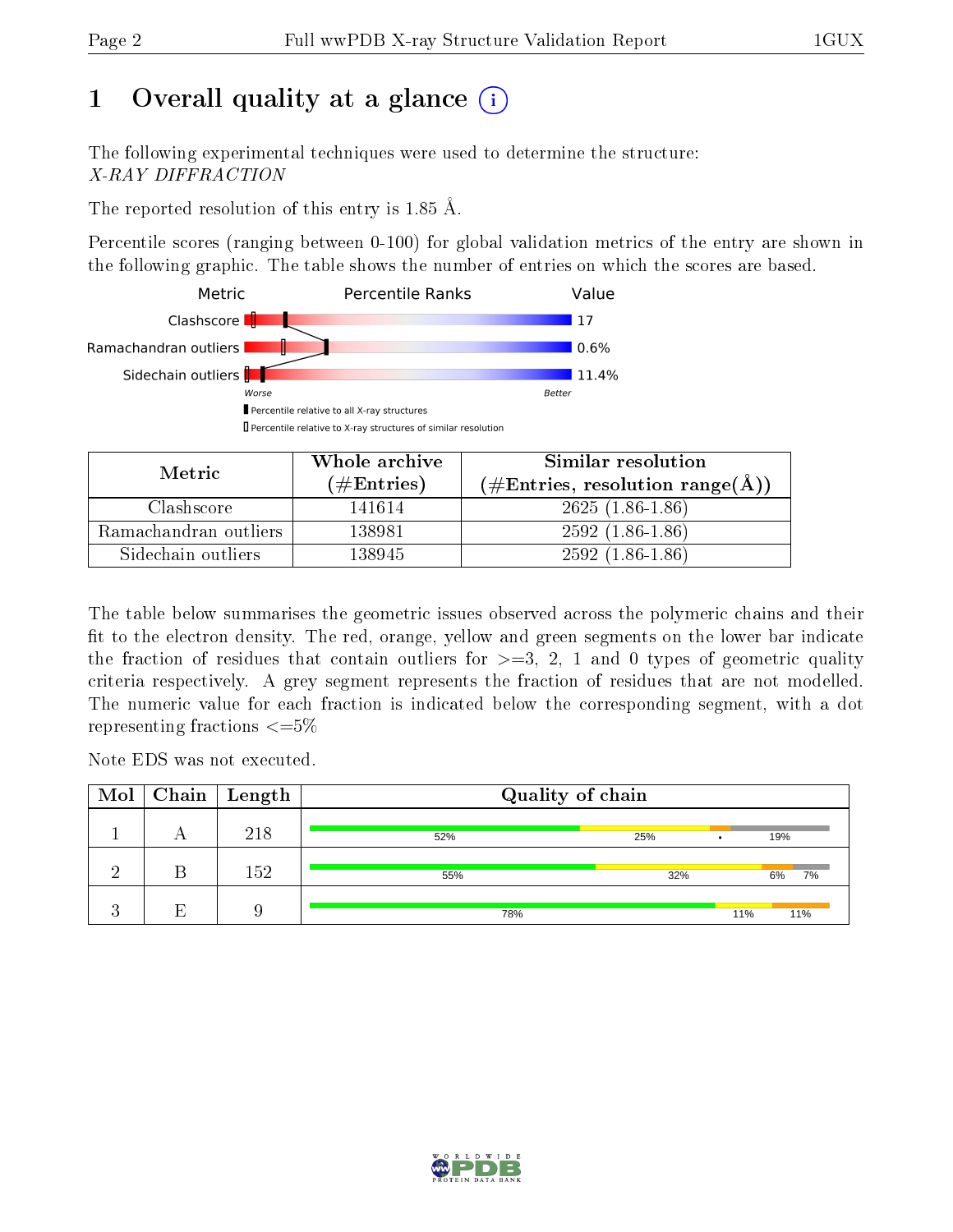## 2 Entry composition (i)

There are 4 unique types of molecules in this entry. The entry contains 3097 atoms, of which 0 are hydrogens and 0 are deuteriums.

In the tables below, the ZeroOcc column contains the number of atoms modelled with zero occupancy, the AltConf column contains the number of residues with at least one atom in alternate conformation and the Trace column contains the number of residues modelled with at most 2 atoms.

Molecule 1 is a protein called RETINOBLASTOMA PROTEIN.

| Mol | Chain | Residues | Atoms                    |     |     |     |  | $\text{ZeroOcc} \mid \text{AltConf} \mid \text{Trace}$ |  |
|-----|-------|----------|--------------------------|-----|-----|-----|--|--------------------------------------------------------|--|
|     |       | $+77$    | $\mathrm{Total}$<br>1438 | 927 | 239 | 260 |  |                                                        |  |

• Molecule 2 is a protein called RETINOBLASTOMA PROTEIN.

| Mol | ${\rm Chain}$ | Residues |                      |     | Atoms |     |  | ZeroOcc   AltConf   Trace |  |
|-----|---------------|----------|----------------------|-----|-------|-----|--|---------------------------|--|
|     |               | 141      | <b>Total</b><br>1190 | 775 | 199   | 208 |  |                           |  |

• Molecule 3 is a protein called ONCOPROTEIN.

| Mol | $\vert$ Chain $\vert$ Residues | $\rm{Atoms}$ |    |  | $ZeroOcc \mid AltConf \mid Trace \mid$ |  |  |  |
|-----|--------------------------------|--------------|----|--|----------------------------------------|--|--|--|
|     |                                | Total        | 51 |  |                                        |  |  |  |

• Molecule 4 is water.

| Mol |    | Chain   Residues | Atoms                        | $ZeroOcc \mid AltConf \mid$ |
|-----|----|------------------|------------------------------|-----------------------------|
|     |    | 228              | Total O<br>228<br>228        |                             |
|     | В  | 151              | Total<br>- ( )<br>151<br>151 |                             |
|     | E, |                  | Total<br>- ()                |                             |

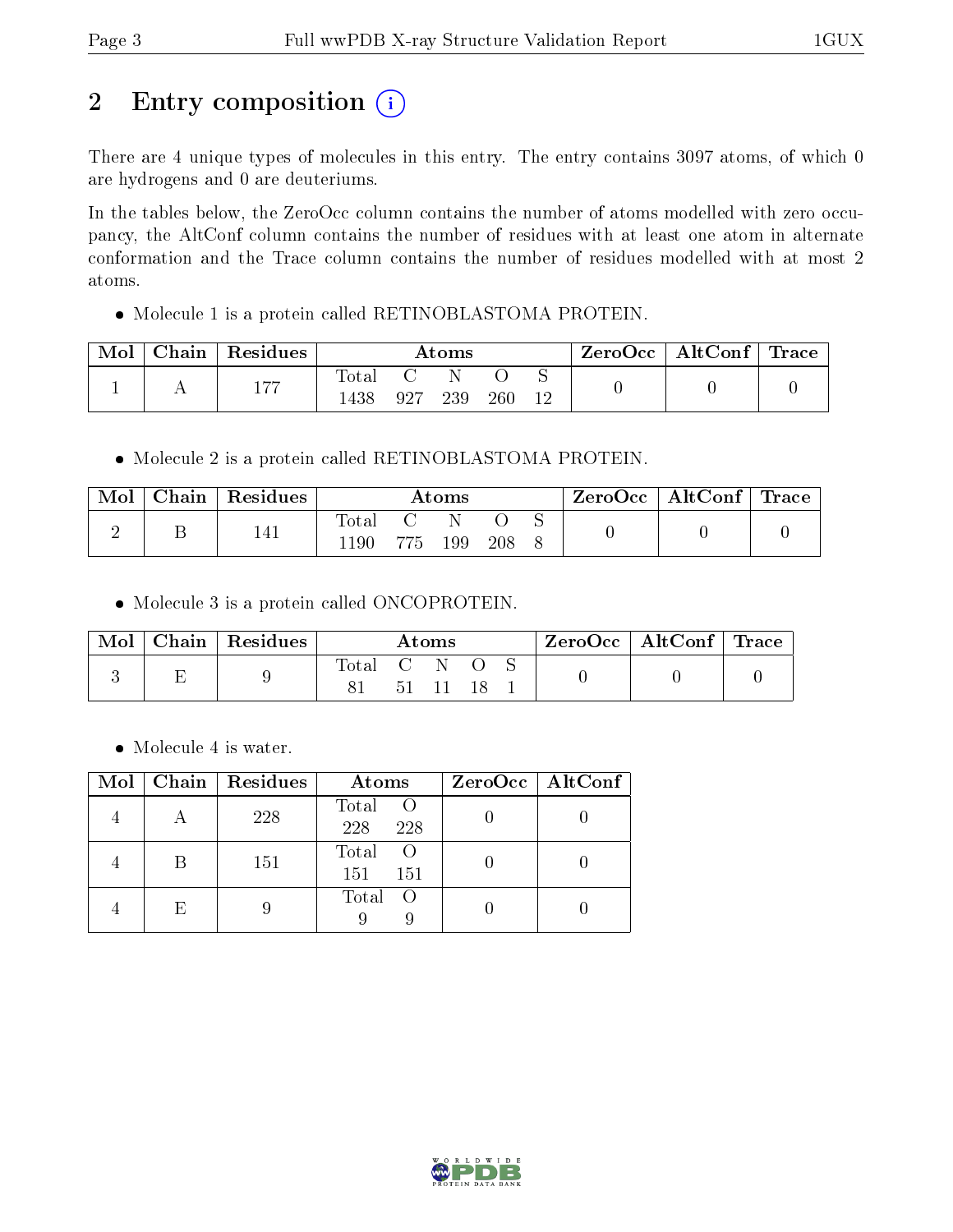## 3 Residue-property plots  $(i)$

These plots are drawn for all protein, RNA and DNA chains in the entry. The first graphic for a chain summarises the proportions of the various outlier classes displayed in the second graphic. The second graphic shows the sequence view annotated by issues in geometry. Residues are colorcoded according to the number of geometric quality criteria for which they contain at least one outlier: green  $= 0$ , yellow  $= 1$ , orange  $= 2$  and red  $= 3$  or more. Stretches of 2 or more consecutive residues without any outlier are shown as a green connector. Residues present in the sample, but not in the model, are shown in grey.

Note EDS was not executed.



• Molecule 1: RETINOBLASTOMA PROTEIN

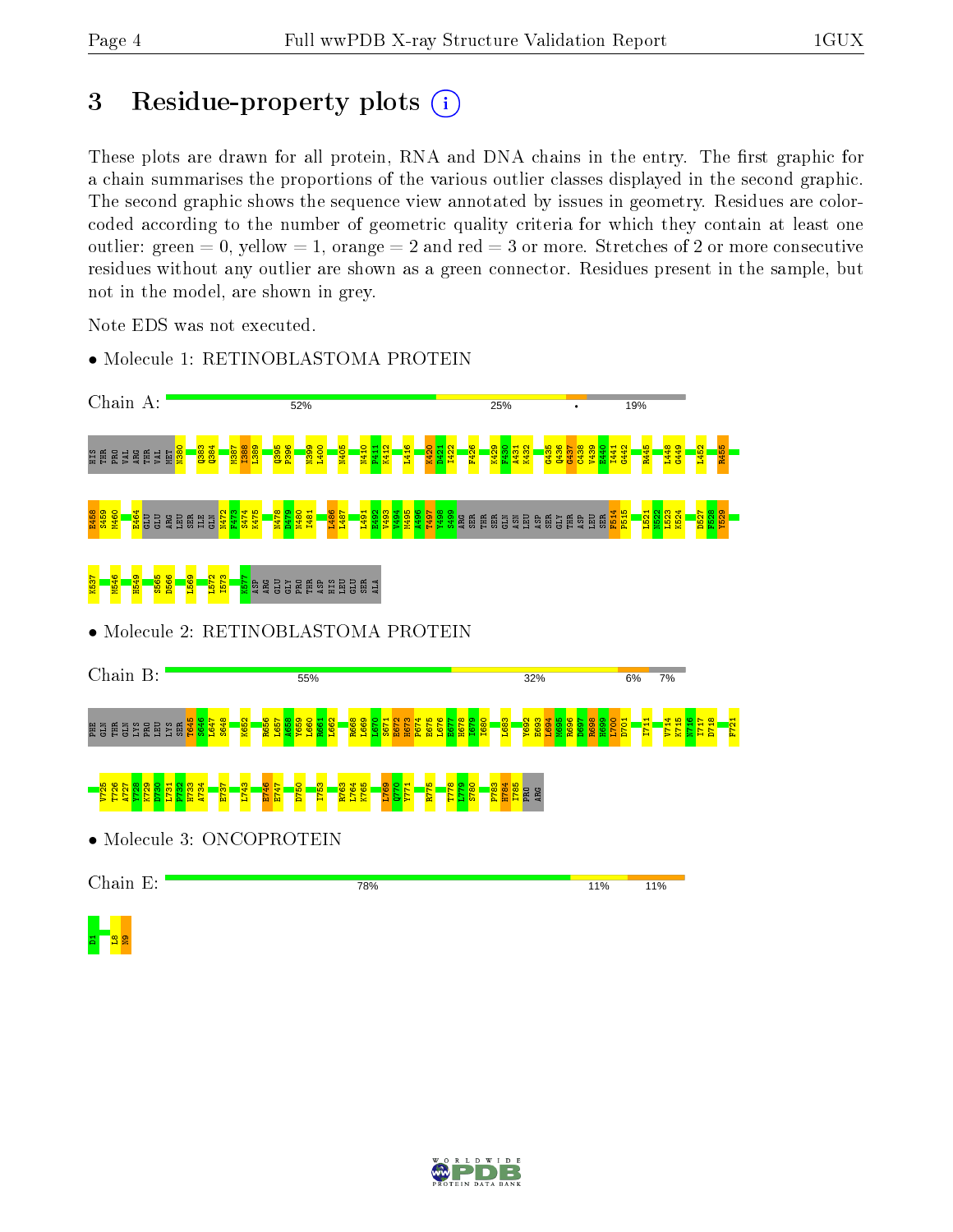## 4 Data and refinement statistics  $(i)$

Xtriage (Phenix) and EDS were not executed - this section is therefore incomplete.

| Property                               | Value                                           | Source    |  |
|----------------------------------------|-------------------------------------------------|-----------|--|
| Space group                            | C 1 2 1                                         | Depositor |  |
| Cell constants                         | 76.80Å 64.00Å<br>$103.50\text{\AA}$             | Depositor |  |
| a, b, c, $\alpha$ , $\beta$ , $\gamma$ | $90.90^\circ$<br>$90.00^\circ$<br>$90.00^\circ$ |           |  |
| Resolution (A)                         | $-1.85$<br>7.00                                 | Depositor |  |
| % Data completeness                    | $93.0(7.00-1.85)$                               | Depositor |  |
| (in resolution range)                  |                                                 |           |  |
| $R_{merge}$                            | (Not available)                                 | Depositor |  |
| $\mathrm{R}_{sym}$                     | 0.05                                            | Depositor |  |
| Refinement program                     | $X-PLOR3.1$                                     | Depositor |  |
| $R, R_{free}$                          | 0.218<br>0.289<br>$\mathbf{A}^{\text{max}}$     | Depositor |  |
| Estimated twinning fraction            | No twinning to report.                          | Xtriage   |  |
| Total number of atoms                  | 3097                                            | wwPDB-VP  |  |
| Average B, all atoms $(A^2)$           | 31.0                                            | wwPDB-VP  |  |

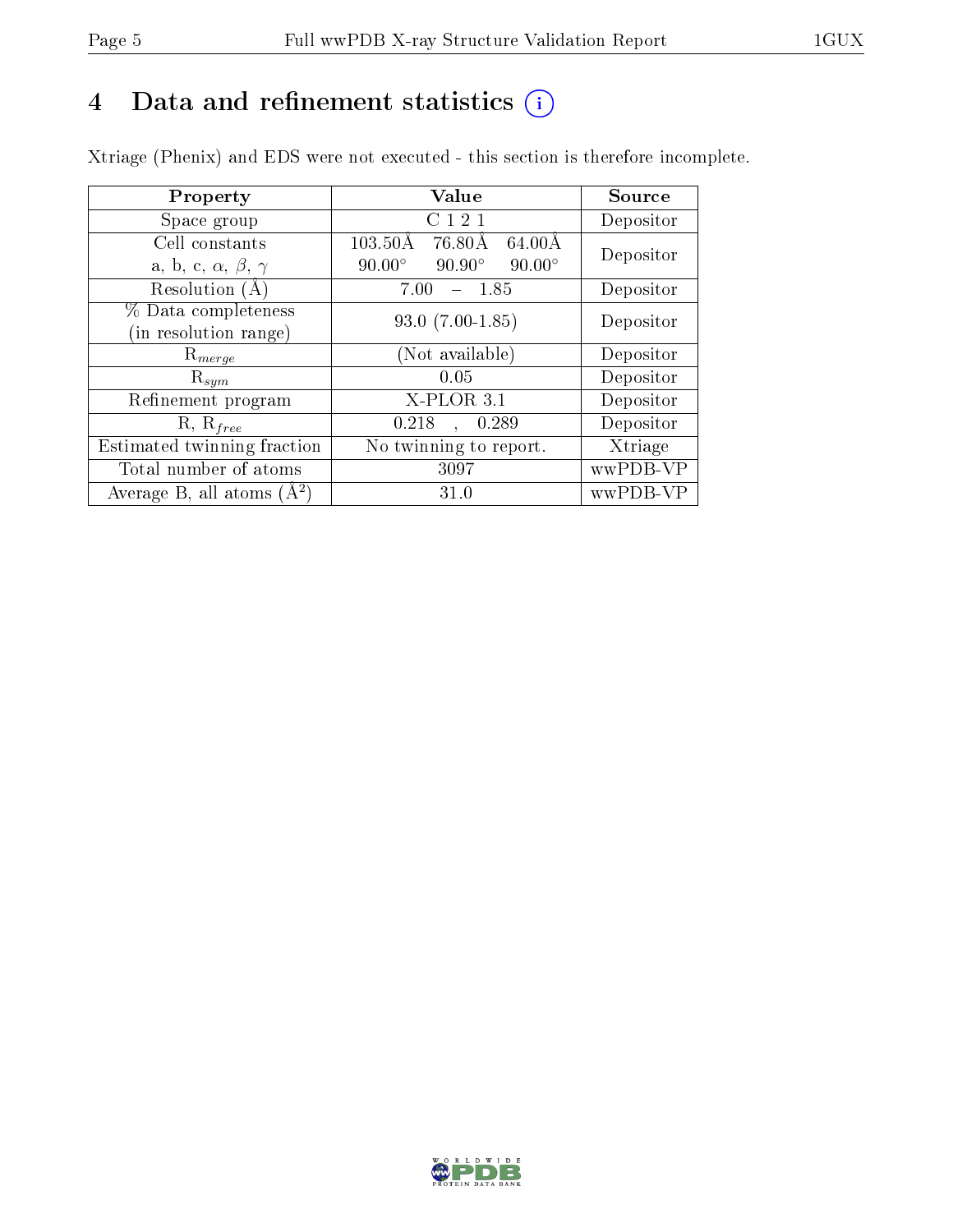## 5 Model quality  $(i)$

## 5.1 Standard geometry  $(i)$

The Z score for a bond length (or angle) is the number of standard deviations the observed value is removed from the expected value. A bond length (or angle) with  $|Z| > 5$  is considered an outlier worth inspection. RMSZ is the root-mean-square of all Z scores of the bond lengths (or angles).

| Mol | Chain |      | Bond lengths | Bond angles |                     |  |
|-----|-------|------|--------------|-------------|---------------------|--|
|     |       | RMSZ | $\# Z  > 5$  | RMSZ        | # Z  > 5            |  |
|     |       | 0.63 | 0/1463       | 0.72        | $2/1963(0.1\%)$     |  |
| 2   | R     | 0.62 | 0/1218       | 0.81        | $3/1647$ $(0.2\%)$  |  |
| 3   | F.    | 0.62 | 0/82         | 1.09        | 0/109               |  |
| AП  | AΠ    | 0.62 | /2763        | 0.78        | 5/3719<br>$0.1\%$ ) |  |

Chiral center outliers are detected by calculating the chiral volume of a chiral center and verifying if the center is modelled as a planar moiety or with the opposite hand.A planarity outlier is detected by checking planarity of atoms in a peptide group, atoms in a mainchain group or atoms of a sidechain that are expected to be planar.

|  | Mol   Chain   $\#\text{Chirality outliers}$   $\#\text{Planarity outliers}$ |  |
|--|-----------------------------------------------------------------------------|--|
|  |                                                                             |  |
|  |                                                                             |  |
|  |                                                                             |  |

There are no bond length outliers.

All (5) bond angle outliers are listed below:

| Mol | Chain | Res | Type       | Atoms        |         | Observed $(°)$ | Ideal $(°)$ |
|-----|-------|-----|------------|--------------|---------|----------------|-------------|
| 2   |       | 698 | $\rm{ARG}$ | $NE- CZ-NH2$ | $-6.33$ | 117.13         | 120.30      |
|     |       | 514 | PHE.       | $C-N-CD$     | 6.28    | 141.59         | 128.40      |
|     |       | 700 | LEU        | $CA-CB-CG$   | 5.50    | 127.95         | 115.30      |
|     | В     | 698 | ARG        | NE-CZ-NH1    | 5.46    | 123.03         | 120.30      |
|     |       | 455 | ARG        | $NE- CZ-NH2$ | $-5.03$ | 117.78         | 120.30      |

There are no chirality outliers.

All (3) planarity outliers are listed below:

| Mol | Chain | Res | <b>Type</b> | Group     |
|-----|-------|-----|-------------|-----------|
|     |       | 529 | 'TYR        | Sidechain |
|     | К     | 659 | 'TY R.      | Sidechain |
|     |       | 771 | 'TYR        | Sidechain |

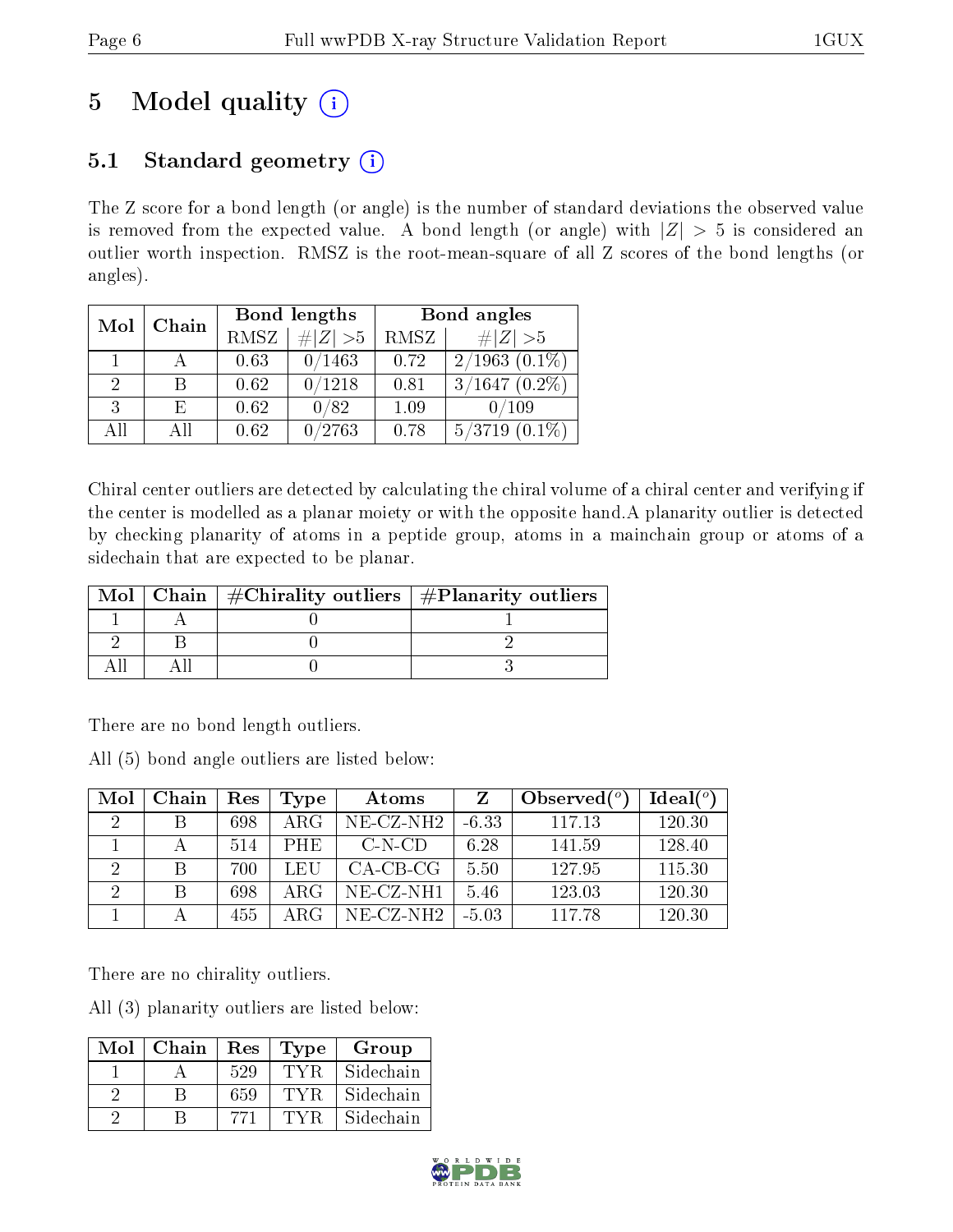### 5.2 Too-close contacts  $(i)$

In the following table, the Non-H and H(model) columns list the number of non-hydrogen atoms and hydrogen atoms in the chain respectively. The H(added) column lists the number of hydrogen atoms added and optimized by MolProbity. The Clashes column lists the number of clashes within the asymmetric unit, whereas Symm-Clashes lists symmetry related clashes.

|             |      | Mol   Chain   Non-H   H(model)   H(added) |      |    | $Class   Symm-Class$ |
|-------------|------|-------------------------------------------|------|----|----------------------|
|             | 1438 |                                           | 1465 | 53 |                      |
|             | 1190 |                                           | 1221 | 40 |                      |
| $\mathbf F$ |      |                                           |      |    |                      |
|             | 228  |                                           |      |    |                      |
|             | 151  |                                           |      |    |                      |
| F           |      |                                           |      |    |                      |
|             | 3097 |                                           | 2757 | 92 |                      |

The all-atom clashscore is defined as the number of clashes found per 1000 atoms (including hydrogen atoms). The all-atom clashscore for this structure is 17.

All (92) close contacts within the same asymmetric unit are listed below, sorted by their clash magnitude.

|                     | Atom-2              | Interatomic    | Clash              |
|---------------------|---------------------|----------------|--------------------|
| Atom-1              |                     | distance $(A)$ | $(\AA)$<br>overlap |
| 1: A:420: LYS: HE2  | 1: A:420: LYS: HA   | 1.48           | 0.96               |
| 2:B:673:HIS:N       | 2:B:674:PRO:HD3     | 1.97           | 0.79               |
| 1: A:493: VAL:HG22  | 1: A:546:MET:HE2    | 1.66           | 0.78               |
| 1:A:437:GLY:HA2     | 4:A:634:HOH:O       | 1.83           | 0.78               |
| 2:B:785:ILE:HG21    | 4:B:321:HOH:O       | 1.84           | 0.75               |
| 1:A:439:VAL:HG12    | 1:A:442:GLY:H       | 1.53           | 0.74               |
| 1: A:420: LYS: CE   | 1:A:420:LYS:HA      | 2.19           | 0.73               |
| 2: B:678: HIS: HE1  | 2: B:780: SER:O     | 1.71           | 0.72               |
| 1:A:395:GLN:HB3     | 1: A:396: PRO:HD2   | 1.72           | 0.71               |
| 1:A:436: GLN: HE22  | 1:A:439:VAL:HA      | 1.55           | 0.71               |
| 1:A:493:VAL:O       | 1: A:497:THR:HG23   | 1.92           | 0.70               |
| 1: A: 436: GLN: NE2 | 1:A:439:VAL:HA      | 2.08           | 0.68               |
| 1: A: 537: LYS: HG3 | 4:A:708:HOH:O       | 1.92           | 0.68               |
| 1:A:380:ASN:HB3     | 1: A: 383: GLN: OE1 | 1.93           | 0.68               |
| 2:B:673:HIS:H       | 2:B:674:PRO:HD3     | 1.61           | 0.65               |
| 2:B:784:HIS:O       | 2:B:785:ILE:HG22    | 1.96           | 0.64               |
| 1:A:472:ASN:HD22    | 1:A:475:LYS:HB3     | 1.63           | 0.64               |
| 2:B:648:SER:O       | 2:B:652:LYS:HG3     | 2.01           | 0.60               |
| 2:B:694:LEU:HD13    | 2:B:763:ARG:NH1     | 2.16           | 0.60               |
| 2: B: 765: LYS: HG2 | 2:B:769:LEU:HD22    | 1.85           | 0.59               |
| 1:A:431:ALA:HB2     | 1: A:438: CYS:HA    | 1.86           | 0.57               |

Continued on next page...

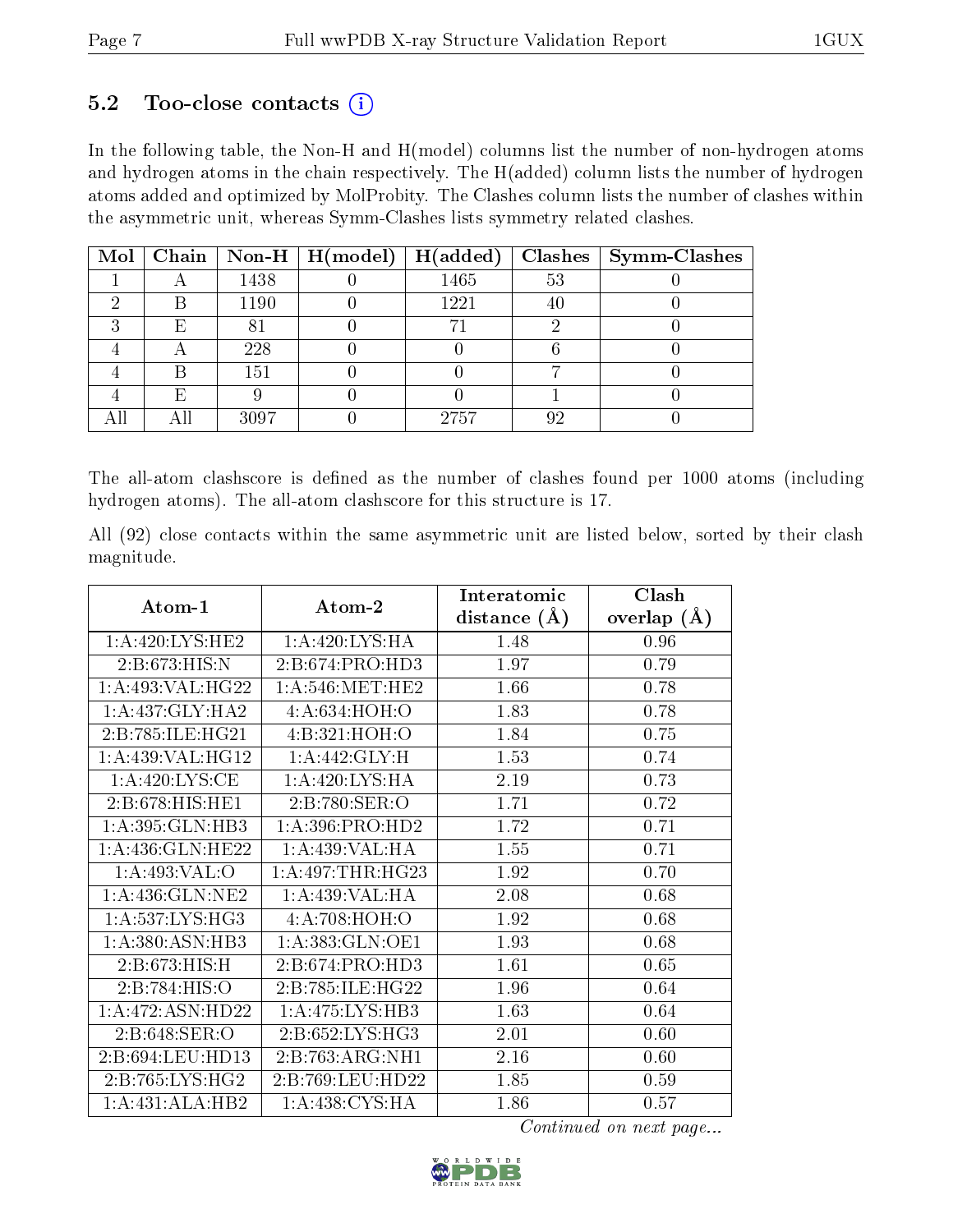| Commuca from previous page    |                           | Interatomic      | Clash             |
|-------------------------------|---------------------------|------------------|-------------------|
| Atom-1                        | Atom-2                    | distance $(\AA)$ | overlap $(A)$     |
| 2:B:746:GLU:O                 | 2:B:747:GLU:HG3           | 2.05             | 0.57              |
| 1:A:514:PHE:O                 | 1: A:514: PHE:CD2         | 2.58             | 0.57              |
| 1:A:474:SER:O                 | 1:A:478:ASN:HB2           | 2.07             | 0.55              |
| 1: A: 436: GLN: HB2           | 4:A:683:HOH:O             | 2.06             | 0.55              |
| 1:A:439:VAL:HG13              | 1:A:441:ILE:H             | 1.73             | 0.54              |
| 1:A:514:PHE:N                 | 1: A:515: PRO:CD          | 2.71             | 0.54              |
| $1: A:426:$ PHE:HZ            | 1: A:495:MET:CE           | 2.21             | 0.53              |
| 2:B:672:GLU:H                 | 2: B:672: GLU:CD          | 2.11             | 0.52              |
| 1:A:572:LEU:HG                | 2:B:647:LEU:HD22          | 1.92             | 0.52              |
| 1: A:395: GLN:NE2             | 1:A:416:LEU:HD22          | 2.25             | 0.52              |
| 1:A:405:ASN:HA                | 1:A:410:ASN:ND2           | 2.26             | 0.51              |
| 2:B:726:THR:HA                | 2:B:729:LYS:HE2           | 1.92             | 0.51              |
| 1:A:431:ALA:O                 | 1:A:435:GLY:N             | 2.44             | 0.51              |
| 1:A:436:GLN:CD                | 1: A:439: VAL:HG22        | 2.31             | 0.51              |
| 2:B:737:GLU:HB2               | 4:B:131:HOH:O             | 2.10             | 0.51              |
| 1: A:400:LEU:HG               | 1: A: 458: GLU: HG2       | 1.92             | 0.51              |
| 1:A:429:LYS:CE                | 1:A:432:LYS:HZ2           | 2.24             | 0.50              |
| 1:A:426:PHE:HZ                | 1: A:495: MET:HE1         | 1.77             | 0.50              |
| 2:B:763:ARG:HD2               | $4:B:78:\overline{HOH:O}$ | 2.10             | 0.50              |
| 1:A:565:SER:O                 | 1:A:566:ASP:HB2           | 2.13             | 0.48              |
| 1: A:439: VAL:CG1             | 1:A:441:ILE:HB            | 2.43             | 0.48              |
| 1:A:399:ASN:HB3               | 4:A:664:HOH:O             | 2.13             | 0.48              |
| 3:E:9:ASN:ND2                 | 4:E:146:HOH:O             | 2.46             | 0.48              |
| 1: A:405: ASN: HA             | 1:A:410:ASN:HD22          | 1.79             | 0.47              |
| 1: A:439: VAL: CG1            | 1:A:441:ILE:H             | 2.27             | 0.47              |
| 1:A:573:ILE:HG21              | 2:B:692:TYR:CE2           | 2.49             | 0.47              |
| 2:B:673:HIS:N                 | 2:B:674:PRO:CD            | 2.70             | 0.47              |
| 2:B:668:ARG:NH1               | 2:B:727:ALA:O             | 2.48             | 0.47              |
| 2:B:701:ASP:OD2               | 2:B:733:HIS:HE1           | 1.98             | 0.47              |
| 1: A:400:LEU:HA               | 1: A:400:LEU:HD23         | 1.82             | 0.47              |
| 1:A:395:GLN:HE22              | 1:A:416:LEU:HD22          | 1.79             | 0.47              |
| $1:A:524:LYS:\overline{H B2}$ | 1:A:527:ASP:OD2           | 2.14             | 0.47              |
| 1: A:384: GLN:O               | 1: A: 388: ILE: HG23      | 2.16             | 0.46              |
| 1: A:514:PHE:HA               | 4:A:750:HOH:O             | 2.14             | 0.46              |
| $1:A:445:ARG:\overline{HD2}$  | 1: A:495:MET:CE           | 2.46             | 0.46              |
| 1:A:481:ILE:HD12              | 1:A:527:ASP:HB3           | 1.98             | 0.46              |
| 2:B:675:GLU:HB3               | 4:B:325:HOH:O             | 2.15             | 0.46              |
| 1:A:431:ALA:CB                | 1:A:438:CYS:HA            | 2.46             | 0.46              |
| 2:B:656:ARG:HD3               | 2:B:784:HIS:O             | 2.16             | 0.46              |
| 2:B:784:HIS:ND1               | 2:B:784:HIS:O             | 2.50             | $\overline{0}.45$ |
| 2:B:645:THR:N                 | 4:B:166:HOH:O             | 2.49             | 0.45              |

Continued from previous page.

Continued on next page...

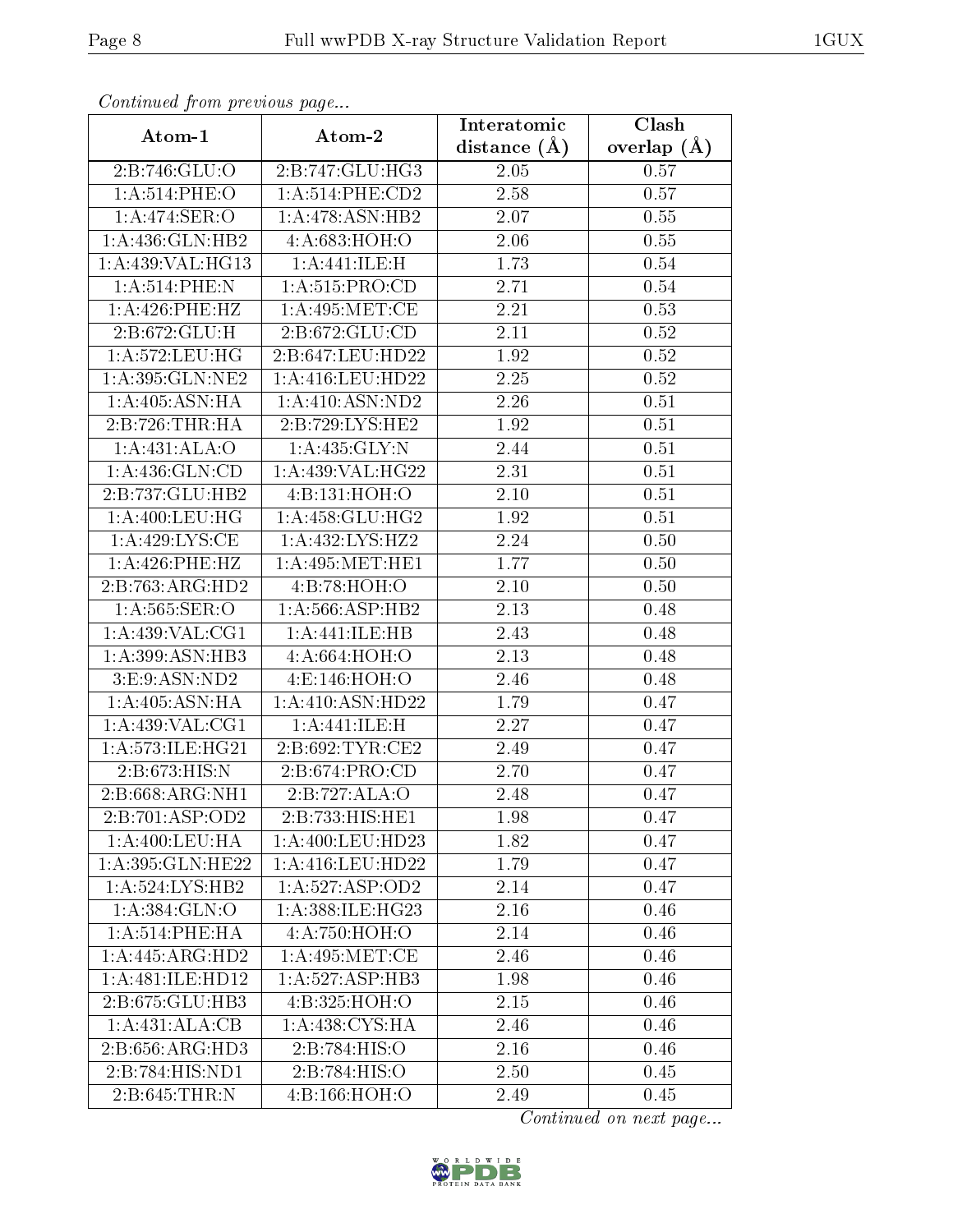| $\mathbf{v}$ $\mathbf{r}$ |                    | Interatomic       | Clash             |
|---------------------------|--------------------|-------------------|-------------------|
| Atom-1                    | Atom-2             | distance $(A)$    | overlap $(\AA)$   |
| $2: B:676:$ LEU:HD11      | 2:B:717:ILE:HG13   | 1.99              | 0.45              |
| 1: A:460:MET:O            | 1: A:464: GLU: HG2 | 2.16              | 0.44              |
| 2:B:678:HIS:CE1           | 2:B:780:SER:O      | 2.61              | 0.44              |
| 1: A:388: ILE: HG13       | 1:A:389:LEU:N      | 2.32              | 0.44              |
| 2:B:783:PRO:HA            | 4:B:185:HOH:O      | 2.17              | 0.44              |
| 2:B:645:THR:HA            | 2:B:648:SER:OG     | 2.16              | 0.44              |
| 1:A:448:LEU:HD12          | 4:A:786:HOH:O      | 2.17              | 0.44              |
| 2:B:680:ILE:HA            | 2:B:711:ILE:HG13   | 2.00              | 0.43              |
| 2:B:676:LEU:CD2           | 2:B:715:LYS:HG3    | 2.49              | 0.43              |
| 2:B:656:ARG:HD3           | 2:B:785:ILE:HG22   | 1.99              | 0.43              |
| 2:B:731:LEU:HB2           | 2:B:734:ALA:HB2    | 2.01              | 0.43              |
| 2:B:693:GLU:CD            | 2:B:696:ARG:HH12   | 2.22              | 0.43              |
| 1:A:439:VAL:HG11          | 1:A:441:ILE:HB     | 2.01              | 0.43              |
| 2:B:733:HIS:CD2           | 2:B:733:HIS:H      | 2.35              | 0.43              |
| 1:A:422:ILE:HG23          | 1:A:521:LEU:HD22   | 2.01              | 0.42              |
| 1: A:546:MET:HE3          | 1: A:549: HIS: HD2 | 1.84              | 0.42              |
| 2:B:753:ILE:HD12          | 3: E: 8: LEU: HG   | 2.00              | 0.42              |
| 2:B:729:LYS:HE3           | 2:B:729:LYS:HB2    | 1.77              | 0.42              |
| 1: A: 436: GLN: NE2       | 1: A:439: VAL:HG22 | 2.34              | 0.41              |
| 2:B:660:LEU:HD23          | 2:B:660:LEU:HA     | 1.87              | 0.41              |
| 2:B:775:ARG:HE            | 2:B:775:ARG:HB3    | $\overline{1.62}$ | $\overline{0.41}$ |
| 2:B:769:LEU:HA            | 2:B:769:LEU:HD12   | 1.79              | 0.41              |
| 1:A:431:ALA:HB1           | 1:A:438:CYS:H      | 1.84              | 0.41              |
| 1: A:546:MET:CE           | 1: A:549:HIS:HD2   | 2.33              | 0.41              |
| 2: B:672: GLU:O           | 2:B:673:HIS:CB     | 2.68              | 0.41              |
| 2:B:698:ARG:NH2           | 4:B:49:HOH:O       | 2.46              | 0.41              |
| 1:A:449:GLY:HA3           | 1: A:491:LEU:HD23  | $2.03\,$          | 0.40              |
| 1: A:412: LYS:O           | 1: A: 416: LEU: HG | 2.21              | 0.40              |
| 1:A:486:LEU:HA            | 1:A:486:LEU:HD23   | 1.95              | 0.40              |
| 2:B:672:GLU:HG2           | 2:B:673:HIS:CE1    | 2.57              | 0.40              |

Continued from previous page...

There are no symmetry-related clashes.

## 5.3 Torsion angles  $(i)$

#### 5.3.1 Protein backbone (i)

In the following table, the Percentiles column shows the percent Ramachandran outliers of the chain as a percentile score with respect to all X-ray entries followed by that with respect to entries of similar resolution.

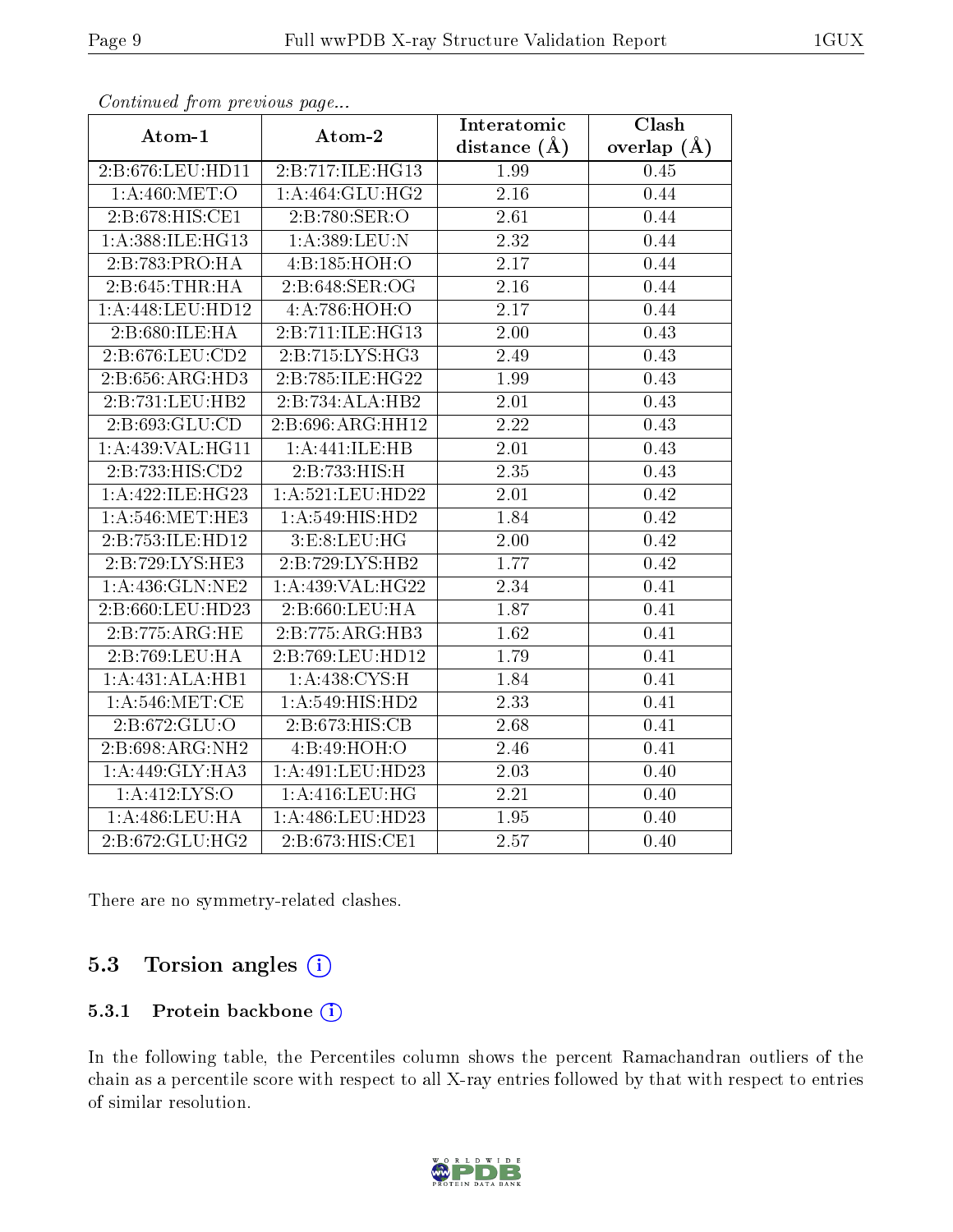| Mol            | Chain | Analysed           | Favoured     | Allowed   | <b>Outliers</b> | Percentiles                          |
|----------------|-------|--------------------|--------------|-----------|-----------------|--------------------------------------|
|                |       | $171/218$ (78%)    | 161 $(94\%)$ | 9(5%)     | $1(1\%)$        | 12 <br>125                           |
| $\overline{2}$ | B.    | $139/152(91\%)$    | 132 (95%)    | 6 $(4%)$  | $1(1\%)$        | $\boxed{9}$<br>22                    |
| 2              | E     | $7/9$ (78\%)       | $5(71\%)$    | $2(29\%)$ |                 | $ 100\rangle$<br>$\vert$ 100 $\vert$ |
| All            | All   | $317/379$ $(84\%)$ | 298 $(94\%)$ | 17 $(5%)$ | $2(1\%)$        | 12<br>25                             |

The Analysed column shows the number of residues for which the backbone conformation was analysed, and the total number of residues.

All (2) Ramachandran outliers are listed below:

| Mol | Chain | Res | L'ype |
|-----|-------|-----|-------|
|     |       |     |       |
|     |       | 673 |       |

#### 5.3.2 Protein sidechains (i)

In the following table, the Percentiles column shows the percent sidechain outliers of the chain as a percentile score with respect to all X-ray entries followed by that with respect to entries of similar resolution.

The Analysed column shows the number of residues for which the sidechain conformation was analysed, and the total number of residues.

| Mol           | Chain | Analysed        | Rotameric  | Outliers    | Percentiles |   |
|---------------|-------|-----------------|------------|-------------|-------------|---|
|               | А     | $162/200(81\%)$ | 148 (91\%) | 14 $(9\%)$  | $\vert$ 10  | 2 |
| $\mathcal{D}$ | B     | $136/147(92\%)$ | 116 (85%)  | $20(15\%)$  |             |   |
| 3             | E.    | $9/9(100\%)$    | $8(89\%)$  | $1(11\%)$   |             |   |
| All           | All   | $307/356(86\%)$ | 272 (89%)  | 35 $(11\%)$ |             |   |

All (35) residues with a non-rotameric sidechain are listed below:

| Mol | Chain | Res | <b>Type</b> |
|-----|-------|-----|-------------|
| 1   | А     | 387 | <b>MET</b>  |
| 1   | А     | 388 | ILE         |
| 1   | А     | 420 | <b>LYS</b>  |
| 1   |       | 452 | <b>LEU</b>  |
| 1   |       | 455 | $\rm{ARG}$  |
|     |       | 458 | GLU         |
|     |       | 459 | SER         |
|     |       | 480 | <b>ASN</b>  |

Continued on next page...

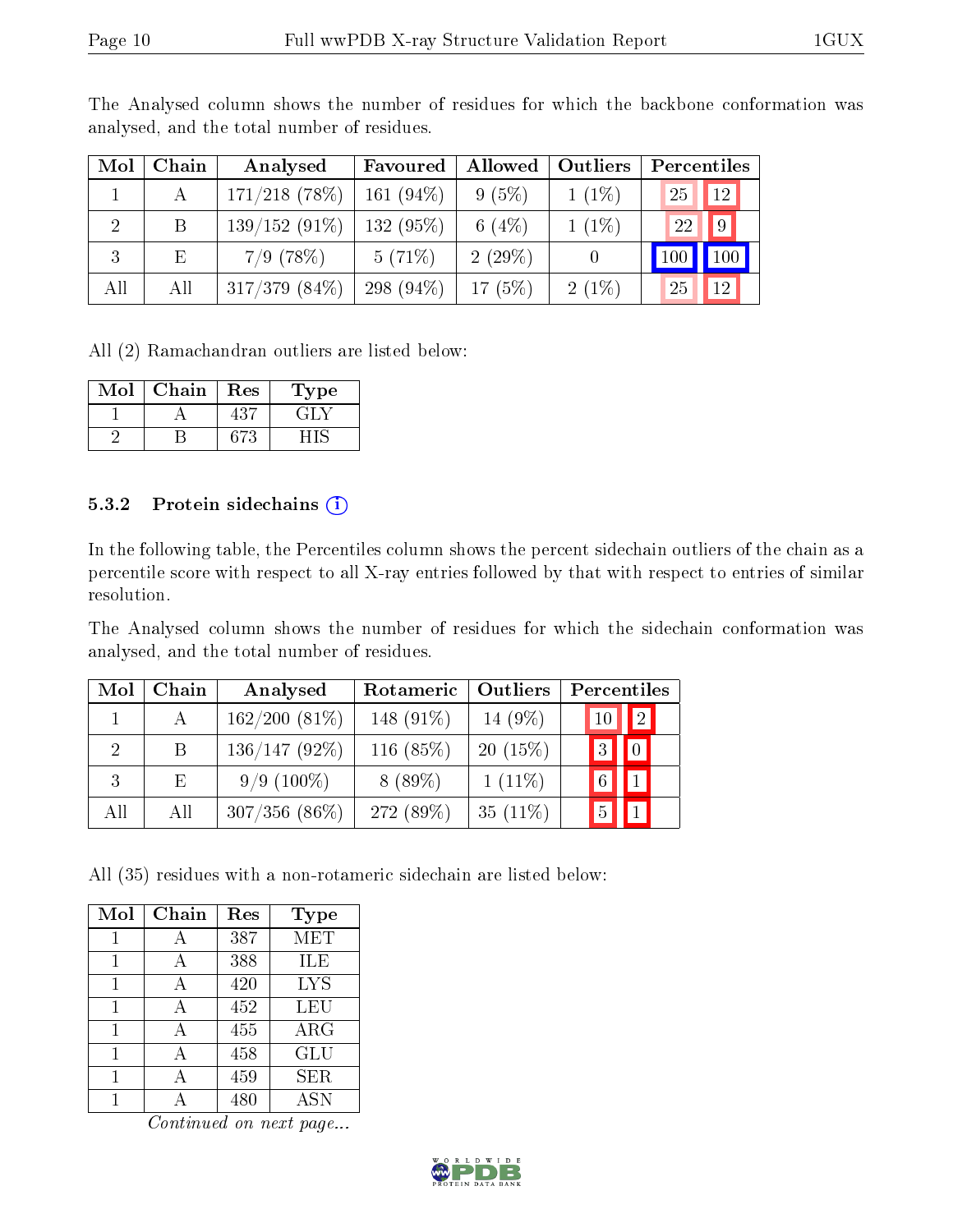| Mol            | $\overline{\text{Chain}}$           | Res              | Type                      |
|----------------|-------------------------------------|------------------|---------------------------|
| $\overline{1}$ | $\overline{\rm A}$                  | 486              | <b>LEU</b>                |
| $\overline{1}$ |                                     | 487              | <b>LEU</b>                |
| $\overline{1}$ | $\frac{\overline{A}}{\overline{A}}$ | 497              | <b>THR</b>                |
| $\overline{1}$ |                                     | 523              | LEU                       |
| $\overline{1}$ | $\frac{\overline{A}}{\overline{A}}$ | $\overline{529}$ | <b>TYR</b>                |
| $\mathbf{1}$   |                                     | 569              | LEU                       |
| $\overline{2}$ | $\overline{\mathbf{B}}$             | 645              | <b>THR</b>                |
| $\overline{2}$ | $\overline{\mathrm{B}}$             | 657              | $\overline{\text{LEU}}$   |
| $\overline{2}$ | $\overline{\mathbf{B}}$             | 662              | $\overline{\text{LEU}}$   |
| $\overline{2}$ | $\overline{\mathrm{B}}$             | 669              | $\overline{\text{LEU}}$   |
| $\overline{2}$ | $\overline{\mathrm{B}}$             | 671              | <b>SER</b>                |
| $\overline{2}$ | $\overline{\mathrm{B}}$             | $\overline{672}$ | $\overline{{\rm GLU}}$    |
| $\overline{2}$ | $\overline{\mathrm{B}}$             | 683              | $\overline{\text{LEU}}$   |
| $\overline{2}$ | $\overline{\text{B}}$               | 694              | LEU                       |
| $\overline{2}$ | $\overline{\mathrm{B}}$             | 700              | $\overline{\text{LEU}}$   |
| $\overline{c}$ | $\overline{\mathrm{B}}$             | 714              | <b>VAL</b>                |
| $\overline{2}$ | $\overline{\mathrm{B}}$             | $\overline{718}$ | $\overline{\text{ASP}}$   |
| $\overline{2}$ | $\overline{\mathbf{B}}$             | 721              | $\overline{\text{PHE}}$   |
| $\overline{2}$ | $\, {\bf B}$                        | 725              | $\overline{\text{VAL}}$   |
| $\overline{2}$ | $\overline{\mathbf{B}}$             | 743              | $\overline{\text{LEU}}$   |
| $\overline{2}$ | $\overline{\mathrm{B}}$             | 746              | $\overline{\text{GLU}}$   |
| $\overline{2}$ | $\overline{\mathrm{B}}$             | 750              | $\overline{\text{ASP}}$   |
| $\overline{2}$ | $\overline{\mathrm{B}}$             | 764              | $\overline{\text{LEU}}$   |
| $\overline{2}$ | $\overline{\mathrm{B}}$             | 769              | $\overline{\text{LEU}}$   |
| $\overline{2}$ | $\overline{\text{B}}$               | 778              | <b>THR</b>                |
| $\overline{2}$ | $\overline{\mathrm{B}}$             | 784              | <b>HIS</b>                |
| $\overline{3}$ | $\overline{\mathrm{E}}$             | 9                | $\overline{\mathrm{ASN}}$ |

Continued from previous page...

Some sidechains can be flipped to improve hydrogen bonding and reduce clashes. All (8) such sidechains are listed below:

| Mol            | Chain | Res | <b>Type</b> |
|----------------|-------|-----|-------------|
| 1              | А     | 390 | <b>ASN</b>  |
| 1              | А     | 405 | <b>ASN</b>  |
| 1              | А     | 436 | <b>GLN</b>  |
| 1              | А     | 472 | ASN         |
| $\overline{2}$ | R     | 678 | HIS         |
| $\overline{2}$ | R     | 685 | <b>GLN</b>  |
| $\overline{2}$ | В     | 689 | <b>GLN</b>  |
| 2              |       | 733 | <b>HIS</b>  |

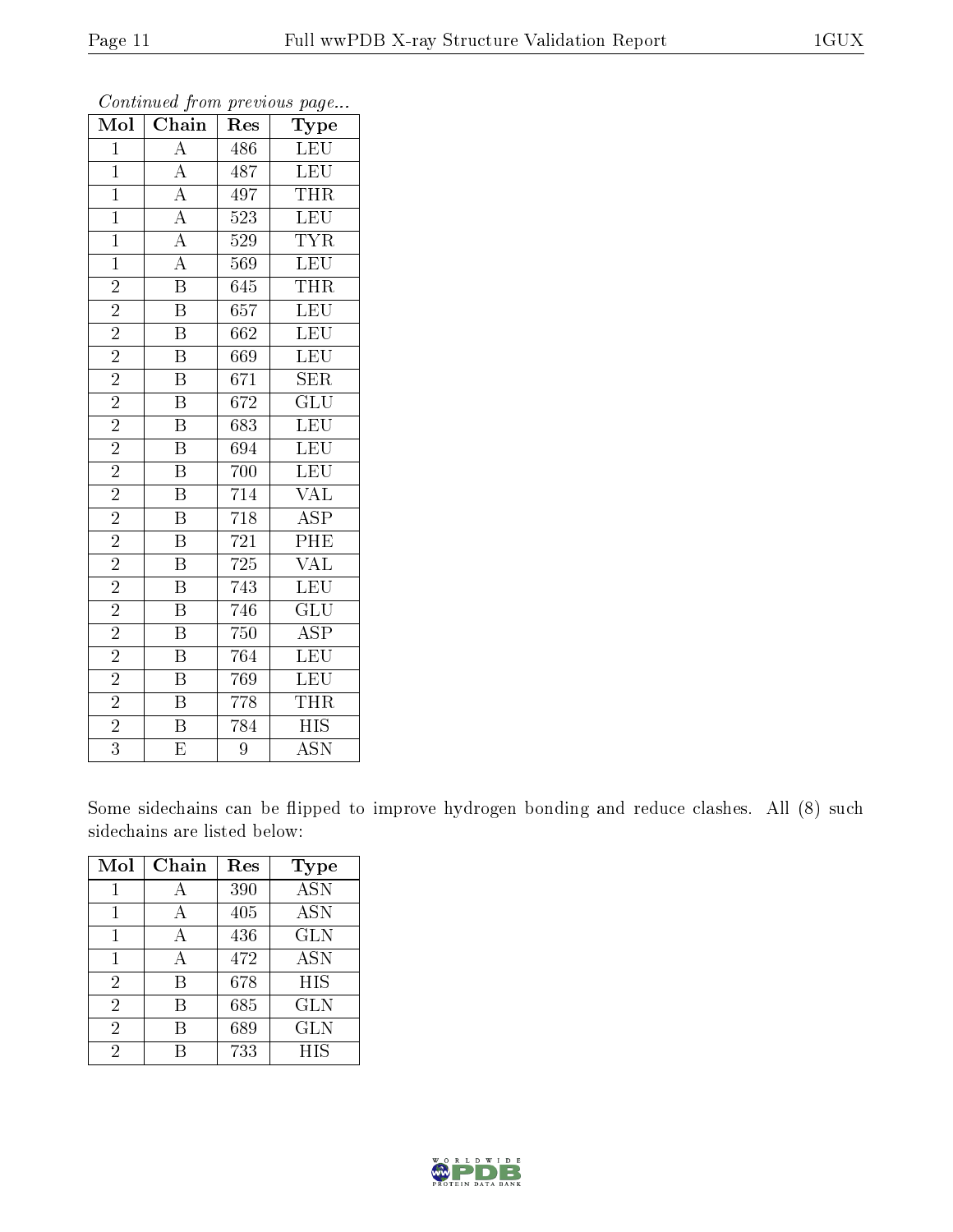#### 5.3.3 RNA [O](https://www.wwpdb.org/validation/2017/XrayValidationReportHelp#rna)i

There are no RNA molecules in this entry.

#### 5.4 Non-standard residues in protein, DNA, RNA chains (i)

There are no non-standard protein/DNA/RNA residues in this entry.

#### 5.5 Carbohydrates  $(i)$

There are no carbohydrates in this entry.

#### 5.6 Ligand geometry  $(i)$

There are no ligands in this entry.

#### 5.7 [O](https://www.wwpdb.org/validation/2017/XrayValidationReportHelp#nonstandard_residues_and_ligands)ther polymers (i)

There are no such residues in this entry.

### 5.8 Polymer linkage issues  $(i)$

There are no chain breaks in this entry.